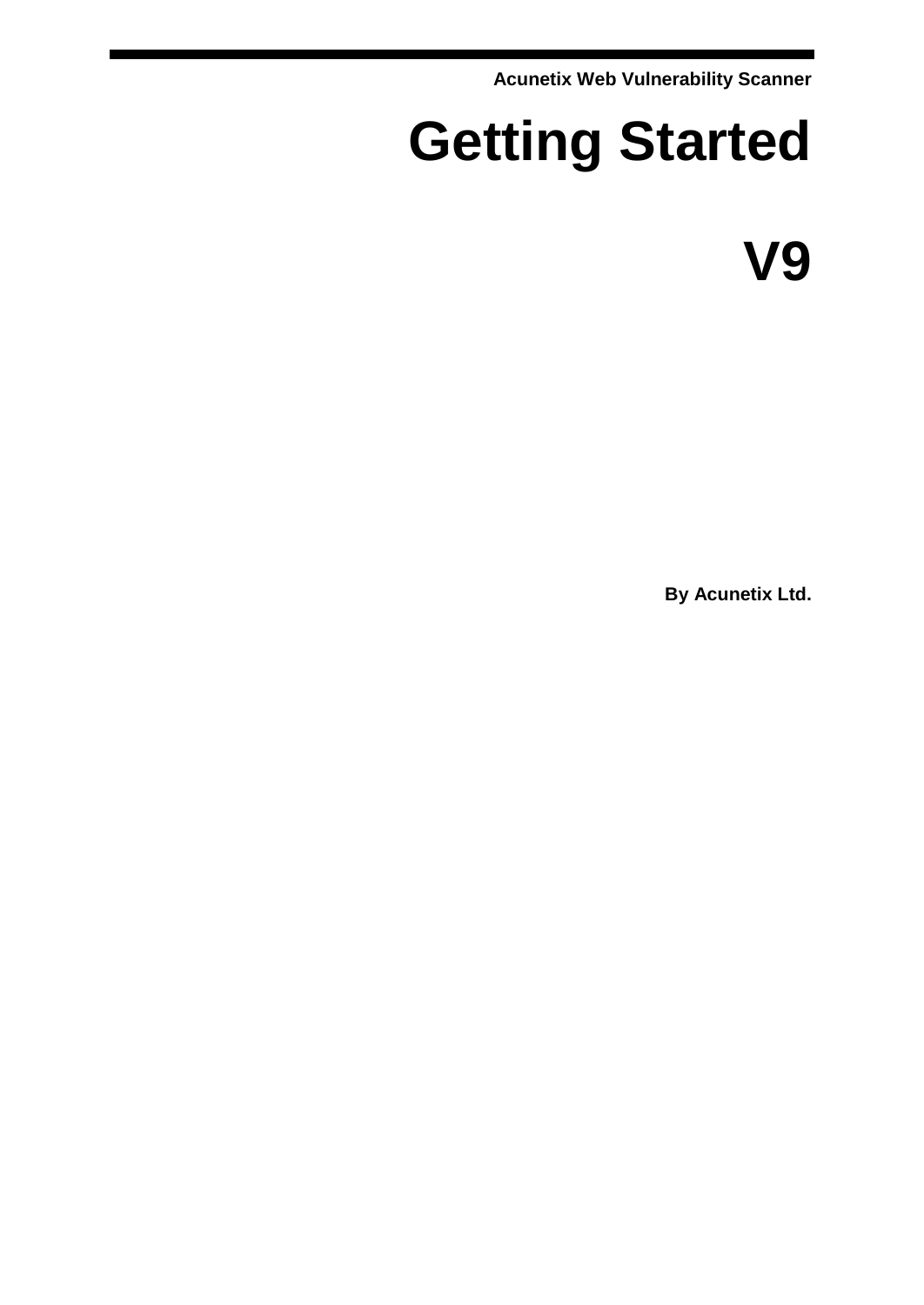## **Starting a Scan**

The Scan Wizard allows you to quickly set-up an automated security scan of your website. The security scan provides a comprehensive understanding of the web vulnerabilities present in your website, and gives you the opportunity to review the individual alerts returned.

This Getting Started Guide explains the process of launching a security audit of your website through the Scan wizard.

#### **IMPORTANT NOTES:**

- DO NOT SCAN A WEBSITE WITHOUT PROPER AUTHORISATION!
- Avoid scanning your main website. Ideally you should scan a test copy of your website as the scan might lead to unexpected behavior of the site.

## **Step 1: Select Target to Scan**

1. Click on 'File > New > Website Scan' to start the Scan Wizard or click on 'New Scan' button from the Acunetix WVS menu bar.

| <b>Scan Wizard</b><br>$\vert x \vert$ |                                                                 |                                                                                                                                                                                                                                                                                 |  |  |
|---------------------------------------|-----------------------------------------------------------------|---------------------------------------------------------------------------------------------------------------------------------------------------------------------------------------------------------------------------------------------------------------------------------|--|--|
|                                       | <b>Scan Type</b><br><b>Options</b><br>Target<br>Login<br>Finish | Scan Type<br>Select whether you want to scan a single website or analyze the results of a previous crawl.                                                                                                                                                                       |  |  |
|                                       |                                                                 | Scan type:<br>Here you can scan a single website. In case you want to scan a single web application and not the<br>whole site you can enter the full path below. The application supports HTTP and HTTPS websites.<br>Scan single website<br>Website URL: testhtml5.vulnweb.com |  |  |
|                                       |                                                                 | If you saved the site structure using the site crawler tool you can use the saved results here. The<br>scan will load this data from the file instead of crawling the site again.<br>Scan using saved crawling results<br>Filename:                                             |  |  |
|                                       | acunetix                                                        | If you want to scan a list of websites, use the Acunetix Scheduler.<br>You can access the scheduler interface by clicking the link below.<br>http://localhost:8182/                                                                                                             |  |  |
|                                       |                                                                 | Next ><br>< Back<br>Cancel                                                                                                                                                                                                                                                      |  |  |

*Screenshot 1 – Scan Wizard: Provide Website to Scan*

2. Specify the website to be scanned. The scan target options are:

- **Scan single website** e.g. http://testphp.acunetix.com
- **Scan using saved crawling results** If you previously crawled a website, you use the saved crawl to launch a scan instead of having to crawl the website again.

You can scan multiple websites simultaneously using the Acunetix WVS Scheduler. For more information, please refer to 'The Scheduler' chapter in the Acunetix WVS user manual.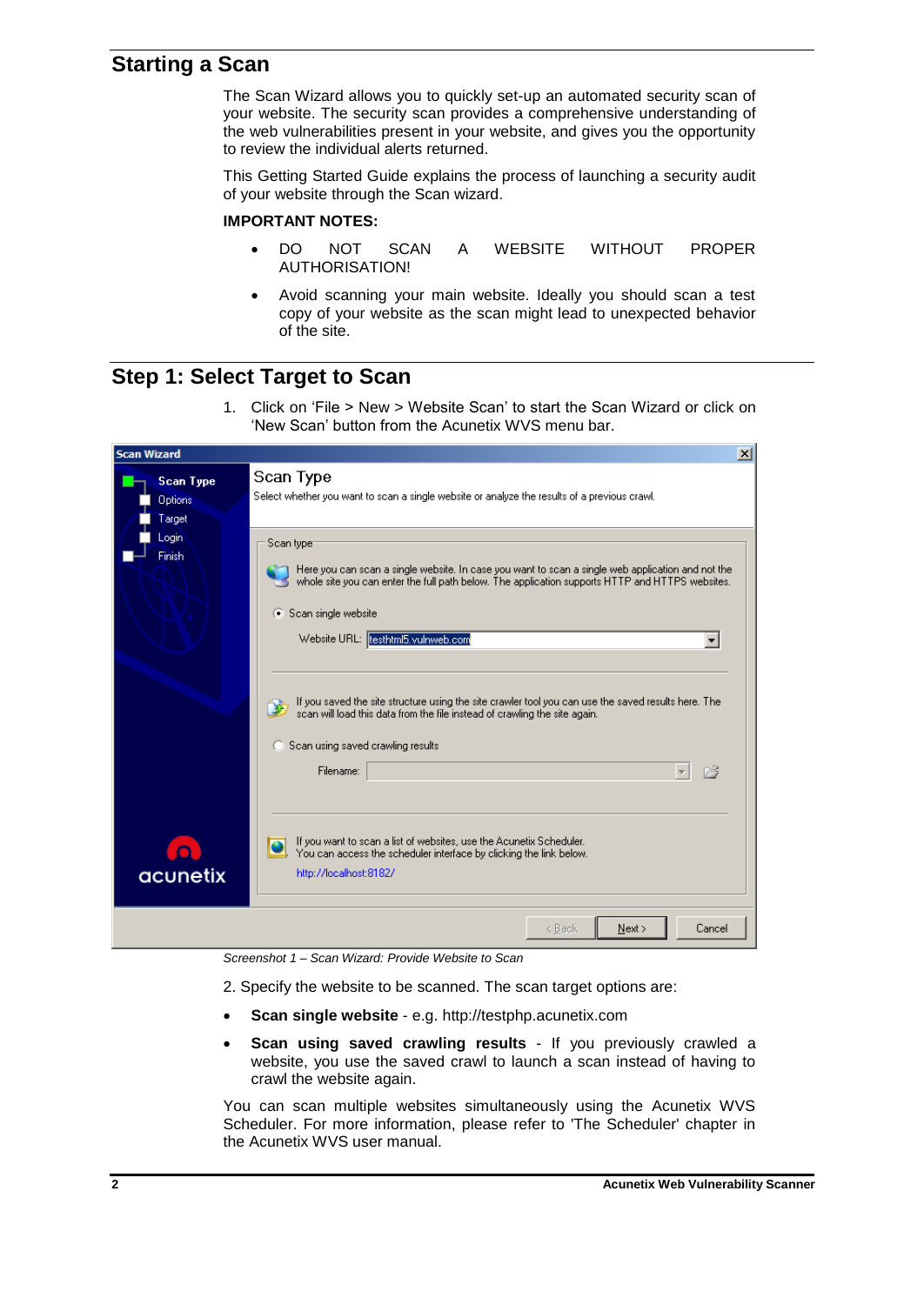# **Step 2: Specify Scanning Profile, Scan Settings Template and Crawling Options**

| <b>Scan Wizard</b><br>$\vert x \vert$ |                                                                                                                                                                  |  |  |  |
|---------------------------------------|------------------------------------------------------------------------------------------------------------------------------------------------------------------|--|--|--|
| Scan Type                             | Options                                                                                                                                                          |  |  |  |
| <b>Options</b>                        | Adjust crawling/scanning options from this page.                                                                                                                 |  |  |  |
| Target                                |                                                                                                                                                                  |  |  |  |
| Login                                 | Scanning options                                                                                                                                                 |  |  |  |
| <b>Finish</b>                         | $\equiv$ $\diamond$ Scanning profile will enable/disable different tests (or group of tests) from the test database.                                             |  |  |  |
|                                       | $\overline{\phantom{a}}$<br>Scanning profile:<br>Default                                                                                                         |  |  |  |
|                                       | Scanning settings allow you to adjust scanning behavior to the current scan(s).                                                                                  |  |  |  |
|                                       | $\overline{\phantom{0}}$<br>Customize<br>Scan settings:<br>Default                                                                                               |  |  |  |
|                                       | $\overline{\triangledown}$ Save scan results to database for report generation.                                                                                  |  |  |  |
|                                       | Crawling options                                                                                                                                                 |  |  |  |
|                                       | These options will define the behaviour of the crawler for the current scans. If you want to modify<br>the general crawler behaviour, you should go to settings. |  |  |  |
|                                       | After crawling let me choose the files to scart                                                                                                                  |  |  |  |
|                                       | Define list of URLs to be processed by crawler at start                                                                                                          |  |  |  |
|                                       | 序<br>Filename:                                                                                                                                                   |  |  |  |
| acunetix                              |                                                                                                                                                                  |  |  |  |
|                                       |                                                                                                                                                                  |  |  |  |
|                                       | < Back<br>Next ><br>Cancel                                                                                                                                       |  |  |  |

*Screenshot 2 – Scan Wizard: Configure Scanning and Crawling options*

#### **Scanning Profile**

Select a scanning profile (e.g. SQL Injection or XSS) to be used when scanning the target website. A scanning profile defines which vulnerability checks will be launched against your website. The Default scanning file will test your website for all known web vulnerabilities. For more information, please refer to 'Scanning Profiles' chapter in the Acunetix WVS user manual.

#### **Scan Settings Template**

The Scan Settings template will determine what Crawler (HTTP protocol, advanced crawling) and scanner settings to be used during a scan. You can customize the scan settings using the 'Customize' button. Any changes made will affect only the current scan. If you wish to save the changes to be used for future scans, you can select to save the template at the end of the Scan Wizard. For more information, please refer to the 'Scan Settings Template' section in the user manual.

#### **Crawling Options**

If you want to manually select which files and directories should be scanned after the crawl, select the **After crawling let me choose the files to scan** option.

You can also select to have the crawler process URLs which might not be linked from the main URL by using the **Define list of URLs to be processed by crawler at start** option.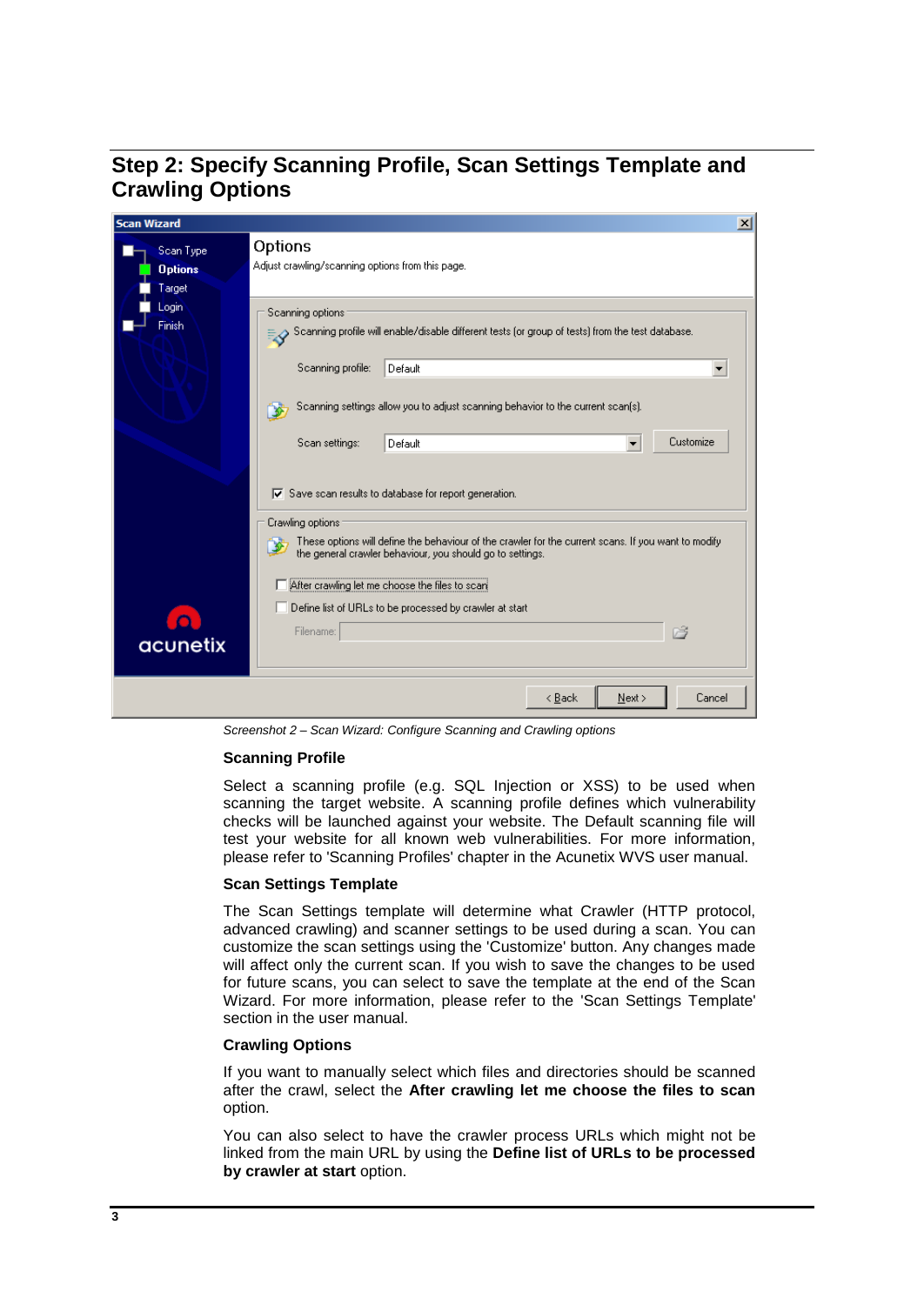# **Step 3: Confirm Targets and Technologies Detected**

| <b>Scan Wizard</b>                                    |                                                                                                                                                                                                                                                 | $ \mathbf{x} $                   |  |
|-------------------------------------------------------|-------------------------------------------------------------------------------------------------------------------------------------------------------------------------------------------------------------------------------------------------|----------------------------------|--|
| Scan Type<br><b>Options</b><br><b>Target</b><br>Login | Target<br>Please wait until the scanning is finished. You can also adjust details such as operating system, webserver,<br>technology or change the base path. By entering these details you can reduce the scanning time.<br>Target information |                                  |  |
| <b>Finish</b>                                         | □ ctesthtml5.vulnweb.com:80                                                                                                                                                                                                                     | ☑                                |  |
|                                                       | Base path                                                                                                                                                                                                                                       | 7                                |  |
|                                                       | Server banner                                                                                                                                                                                                                                   | nginx/1.4.1                      |  |
|                                                       | Target URL                                                                                                                                                                                                                                      | http://testhtml5.vulnweb.com:80/ |  |
|                                                       | <b>Operating system</b>                                                                                                                                                                                                                         | Unknown                          |  |
|                                                       | WebServer                                                                                                                                                                                                                                       | nginx                            |  |
|                                                       | $\boxdot$ Optimize for following technologies                                                                                                                                                                                                   |                                  |  |
|                                                       | ASP                                                                                                                                                                                                                                             |                                  |  |
|                                                       | <b>ASP.NET</b>                                                                                                                                                                                                                                  |                                  |  |
|                                                       | PHP                                                                                                                                                                                                                                             |                                  |  |
|                                                       | Perl                                                                                                                                                                                                                                            |                                  |  |
|                                                       | Java/J2EE                                                                                                                                                                                                                                       |                                  |  |
|                                                       | ColdFusion/Jrun                                                                                                                                                                                                                                 |                                  |  |
|                                                       | Python                                                                                                                                                                                                                                          |                                  |  |
|                                                       | Rails                                                                                                                                                                                                                                           |                                  |  |
|                                                       | FrontPage                                                                                                                                                                                                                                       |                                  |  |
| acunetix                                              | Status: Done                                                                                                                                                                                                                                    |                                  |  |
|                                                       |                                                                                                                                                                                                                                                 |                                  |  |
|                                                       |                                                                                                                                                                                                                                                 | Cancel<br>< Back<br>Next >       |  |

*Screenshot 3 – Scan Wizard: Confirm Targets and Technologies*

Acunetix WVS will automatically fingerprint the target website for basic details and will automatically determine if a custom 404 error-page is being used. For more information, please refer to 'Custom 404 Pages' section in the user manual.

The web vulnerability scanner will optimize and reduce the scan time for the selected technologies by reducing the number of tests performed. Use the checkboxes next to the web technologies to enable or disable scanning for specific technologies. If a specific web technology is not listed, then that technology is supported by there are no vulnerability tests exclusive to that technology.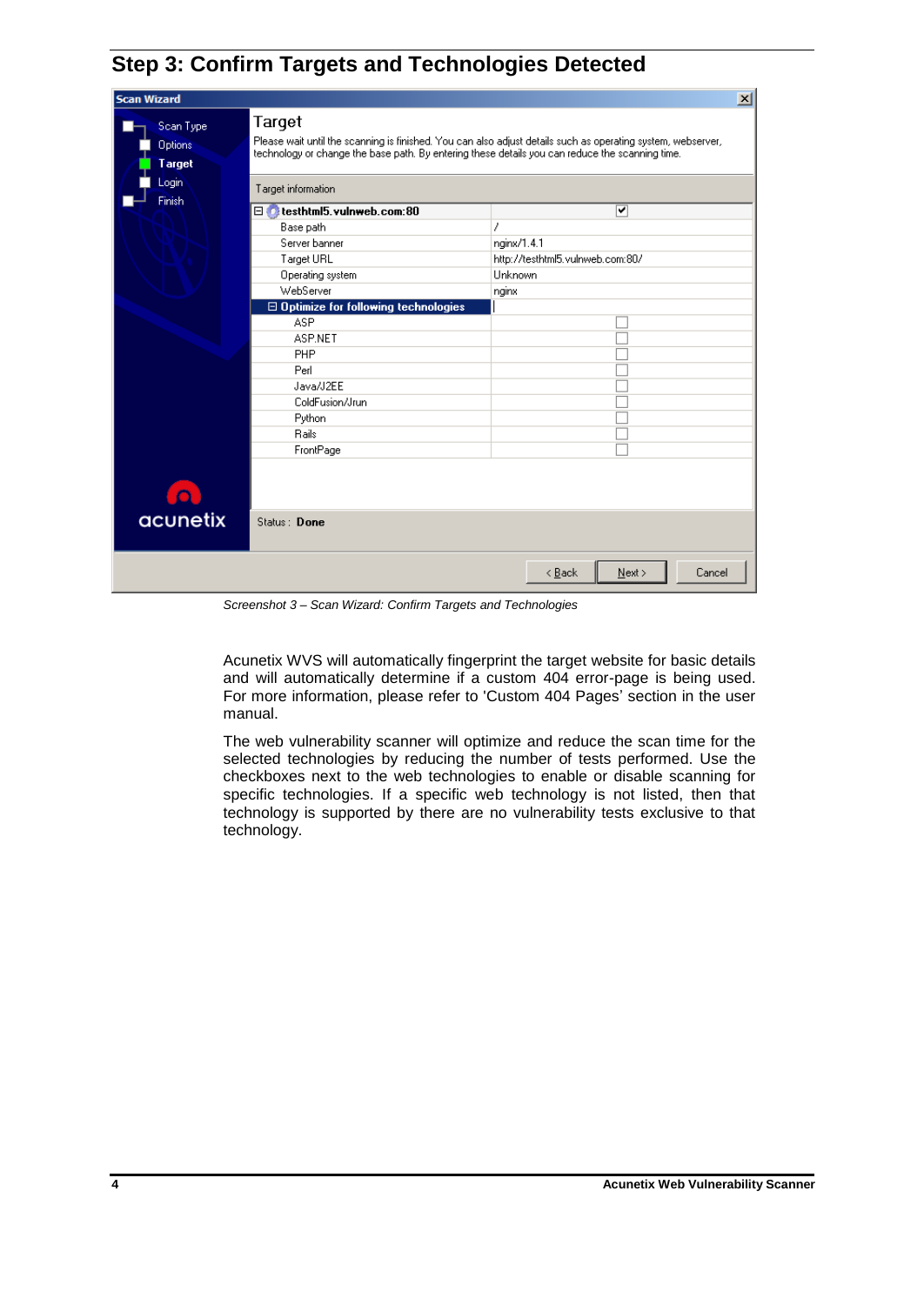# **Step 4: Configure Login for Password Protected Areas**

There are 2 common types of Authentication mechanisms used authenticate.

- **HTTP Authentication** This type of authentication is handled by the web server, where the user is prompted with a password dialog. If you scan an HTTP password protected website, you will prompted to specify the username and password after going through the scan wizard, unless these are predefined in the Application Settings. For more information, please refer to the 'Scanning a HTTP password protected area' section in the user manual.
- **Forms Authentication** This type of authentication is handled via a web form. The credentials are sent to the server for validation by a custom script. The rest of this section shows how to scan a site which uses this type of authentication.



*Screenshot 4 – Scan Wizard: Login Details Options*

#### **Scanning a form based password protected area**

1. Click 'New Login Sequence' to launch the Login Sequence Recorder. By default the URL of the target website is automatically used. Click Next to proceed.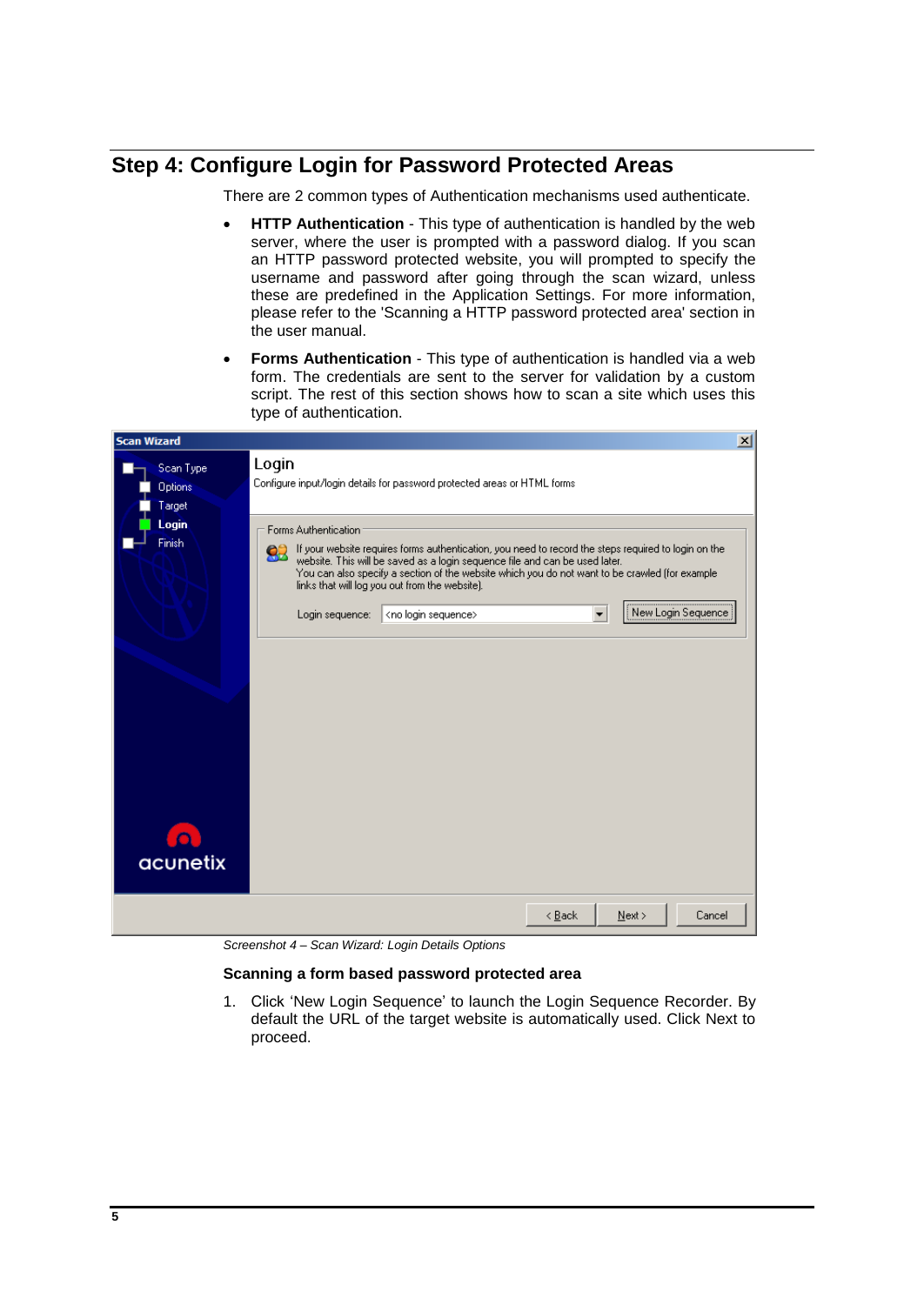

*Screenshot 5 – Login Sequence Recorder: Confirm URL*

2. On the second page of the wizard, browse to the website's login page and submit the authentication credentials in the login form. Wait for the page to fully load, indicating that you are logged in. Click **Next** to proceed.

| <b>Dogin Sequence Recorder</b>                                       |                                                                              | $\Box$ u $\times$         |
|----------------------------------------------------------------------|------------------------------------------------------------------------------|---------------------------|
| Set start URL to define a                                            | 0 0 4 3 0 5 Mtp://testhtml5.vulnweb.com/#/popular                            | Е<br>$\blacktriangledown$ |
| login sequence for                                                   | e SecurityTweets - HTML5 test website for Acunetix Web Vulnerability Scanner |                           |
| Record login actions                                                 | Click here to mark this page for manual intervention                         | x                         |
| Setup restricted links                                               |                                                                              | ۸                         |
| Setup in-session detection<br>(detection of invalidated<br>sessions) | Login<br>×                                                                   |                           |
| Review login sequence                                                |                                                                              |                           |
|                                                                      | Username                                                                     |                           |
|                                                                      | ner.<br>admin                                                                |                           |
|                                                                      |                                                                              |                           |
|                                                                      | Password                                                                     |                           |
|                                                                      |                                                                              |                           |
|                                                                      |                                                                              |                           |
|                                                                      | Forgot Pwd?                                                                  |                           |
|                                                                      |                                                                              |                           |
|                                                                      | Login<br>Close                                                               |                           |
|                                                                      |                                                                              |                           |
|                                                                      |                                                                              |                           |
|                                                                      | <b>ACUNETIX</b>                                                              |                           |
|                                                                      | <b>Website</b>                                                               |                           |
|                                                                      |                                                                              | $\overline{\mathbf{v}}$   |
| acunetix                                                             | Recording                                                                    |                           |
| Help                                                                 | Back                                                                         | Cancel<br>Next            |

*Screenshot 6 – Login Sequence Recorder: Record Login Actions*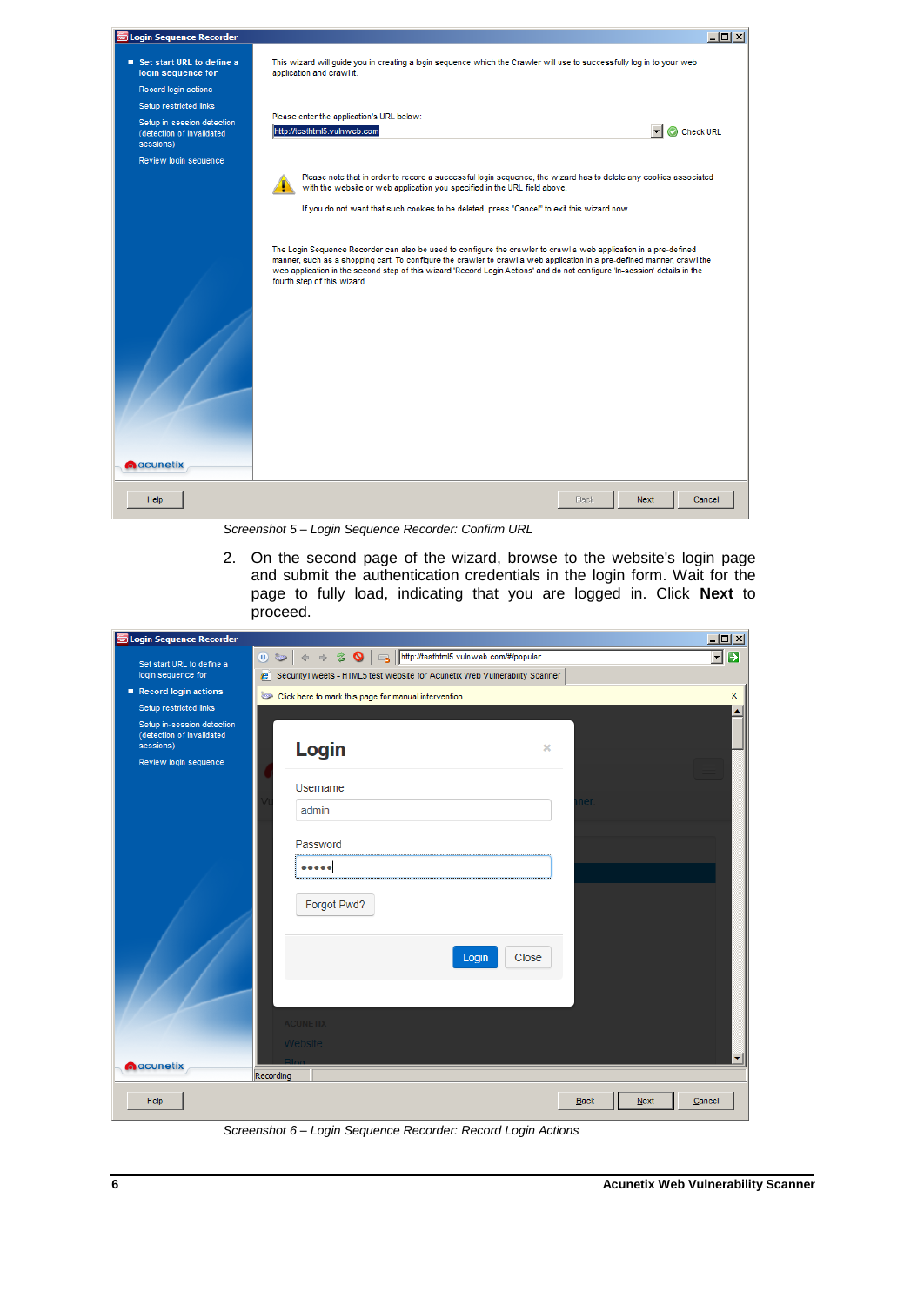3. Once logged in, you also need to identify the logout link so the crawler will ignore it to prevent ending the session. In the 'Setup restricted links' step of the wizard, click on the logout link. If the logout link is not in the same page, click on 'Pause' in the top menu, navigate to a page where the logout link is found, resume the session and click on the logout link. Click 'Next' to proceed.



*Screenshot 7 - Login Sequence Recorder: Specify restricted links*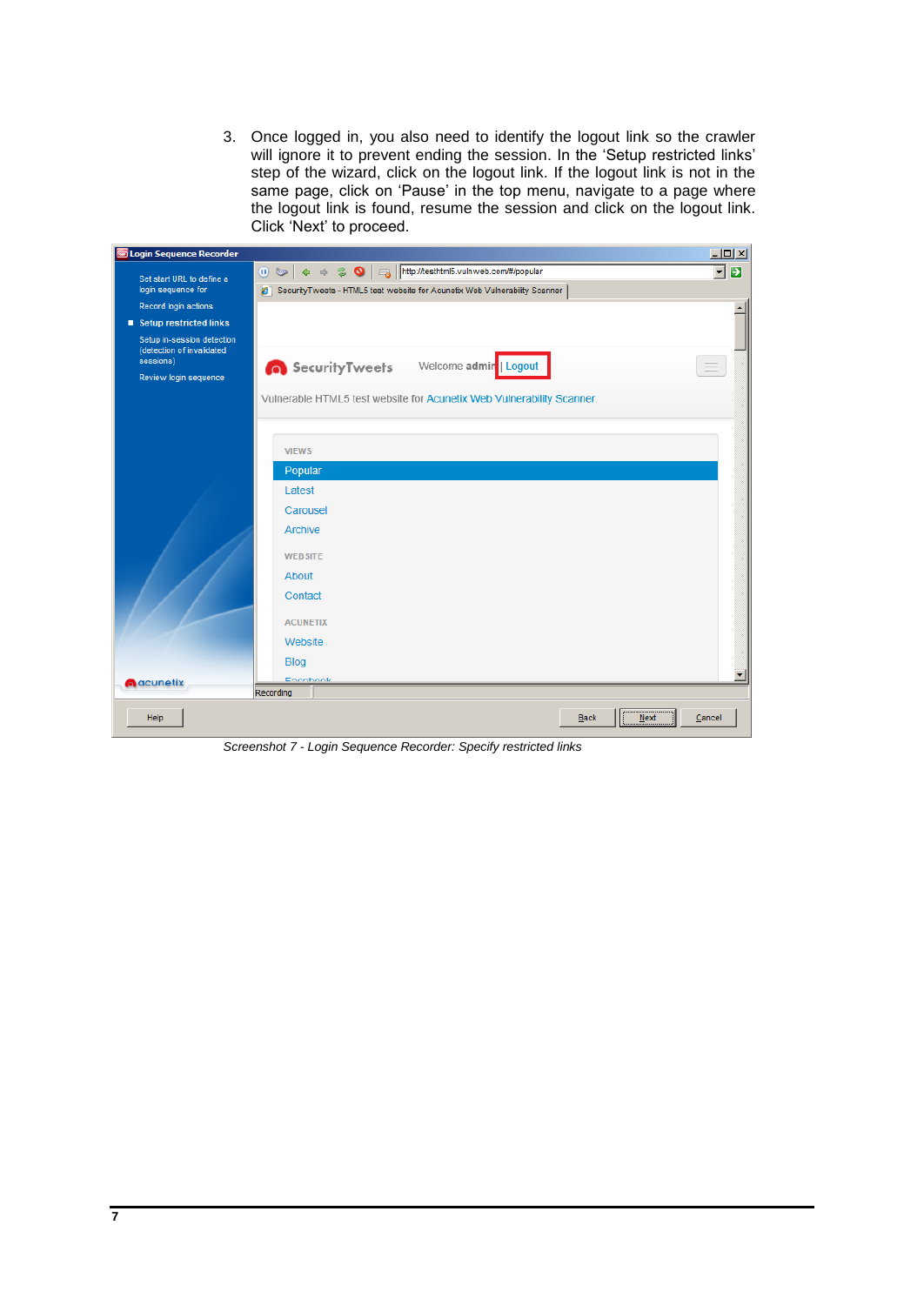4. In this step, you can specify 'In Session' or 'Out of Session' detection patterns. Session detection allows the crawler to detect that it is still logged in. f the session expires during a crawl, the Crawler will automatically login again. Click the Detect button so the Login Sequence Recorder will try to automatically detect the pattern. Note: if the automatic detection does not work, you would need to specify the pattern manually. For more information, please refer to the 'Scanning a HTTP password protected area' section in the user manual.



*Screenshot 8- Login Sequence Recorder: Session Detection*

5. In the last step of the wizard, you can review the recorded sequence. One can change priority of URLs, edit requests and add or remove requests. Click 'Finish' to finalize the login sequence recording.

For more information, please refer to the 'Login Sequence Recorder' section in the Acunetix WVS user manual.

### **Step 5: Final wizard options**

In the final step, the Scan Wizard will make an initial analysis of the web site and you might be alerted to the following:

- If an error is encountered while connecting to the target server, you will be alerted with the complete details of the error.
- If Acunetix WVS is unable to automatically detect a pattern for the custom 404 error page automatically, you will have to configure a custom 404 error page rule. For more information, please refer to the 'Custom 404 Error Pages' section in the Acunetix WVS user manual.
- If the target server is using CASE insensitive URLs, you will also be alerted with the option to force case insensitive crawling.
- If AcuSensor is enabled, you will be prompted with the option to configure AcuSensor on the website. For more information, please refer to the 'Installing the AcuSensor Agent' section in the Acunetix WVS user manual.